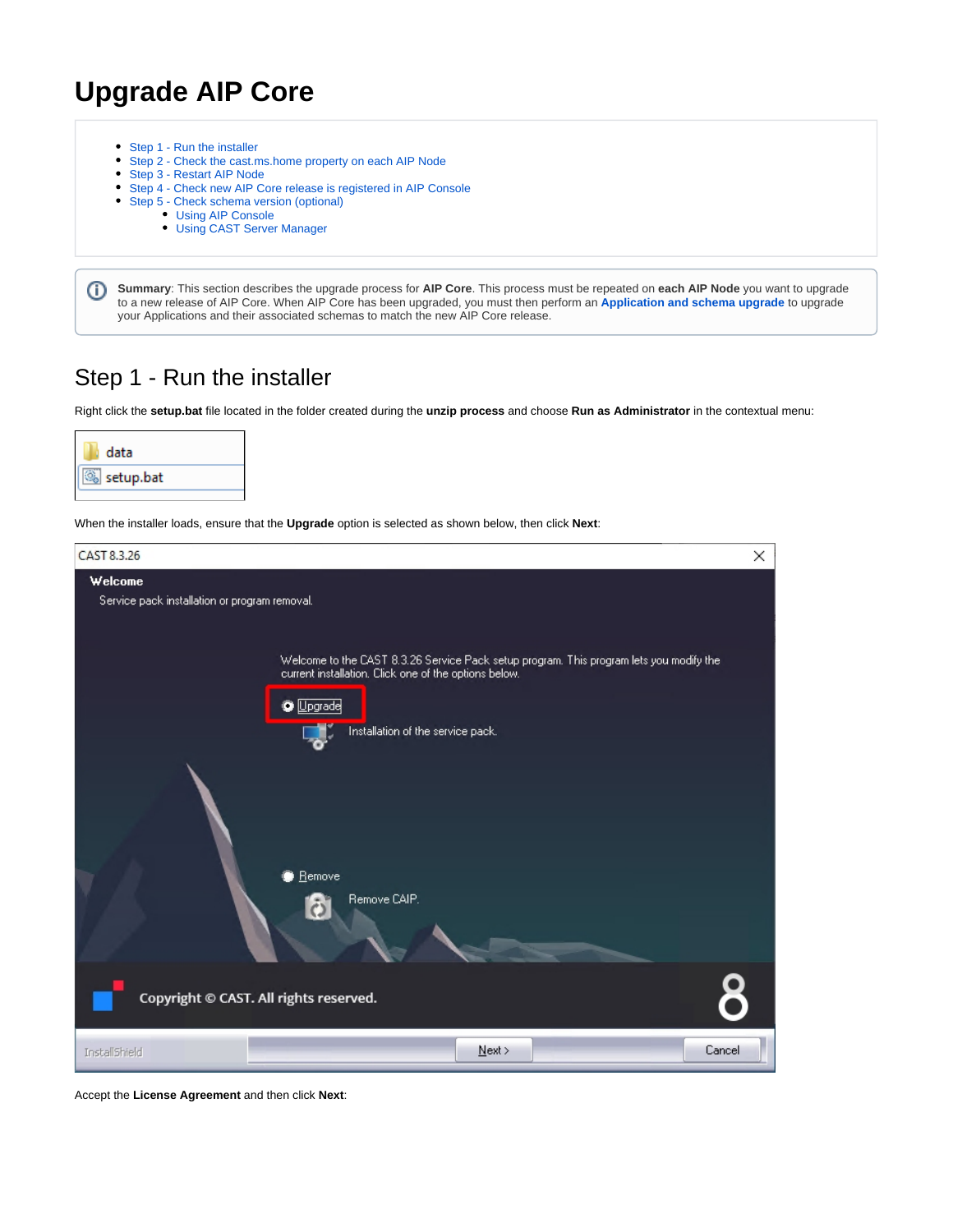

Click **Install** to start the process: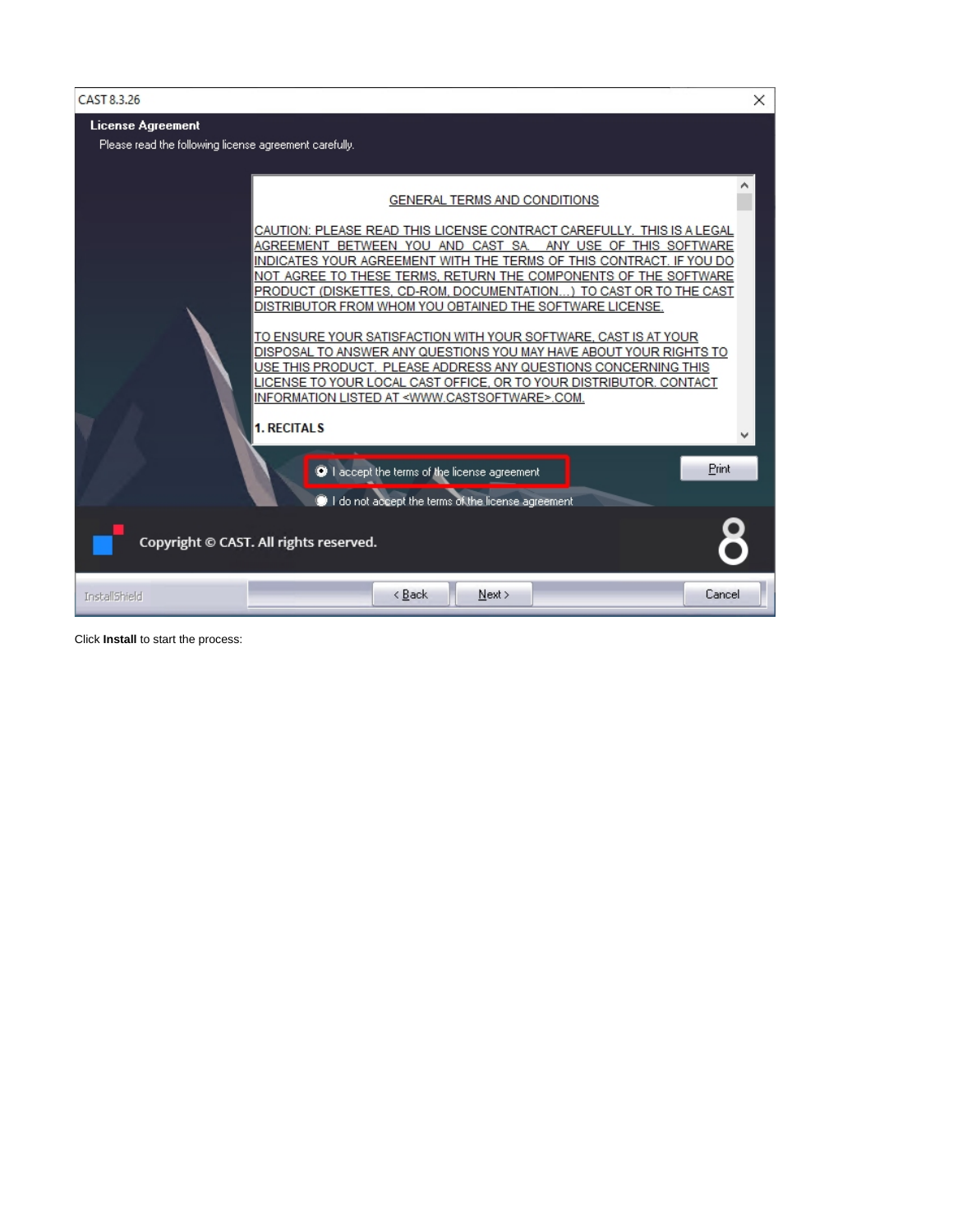| Cast AIP Service Pack 8.0.1                |                                                                                                                    | × |  |  |  |
|--------------------------------------------|--------------------------------------------------------------------------------------------------------------------|---|--|--|--|
| Ready to Install the Program               |                                                                                                                    |   |  |  |  |
| The wizard is ready to begin installation. |                                                                                                                    |   |  |  |  |
|                                            |                                                                                                                    |   |  |  |  |
|                                            | Click Install to begin the installation.                                                                           |   |  |  |  |
|                                            | If you want to review or change any of your installation settings, click Back. Click Cancel to exit the<br>wizard. |   |  |  |  |
|                                            |                                                                                                                    |   |  |  |  |
|                                            |                                                                                                                    |   |  |  |  |
|                                            |                                                                                                                    |   |  |  |  |
|                                            |                                                                                                                    |   |  |  |  |
|                                            |                                                                                                                    |   |  |  |  |
|                                            |                                                                                                                    |   |  |  |  |
|                                            |                                                                                                                    |   |  |  |  |
|                                            |                                                                                                                    |   |  |  |  |
|                                            |                                                                                                                    |   |  |  |  |
|                                            |                                                                                                                    |   |  |  |  |
|                                            |                                                                                                                    |   |  |  |  |
| Copyright © CAST. All rights reserved.     |                                                                                                                    |   |  |  |  |
| InstallShield                              | $[$ Install<br>$\leq$ $\underline{\mathsf{Back}}$<br>Cancel                                                        |   |  |  |  |

If the Service Pack installer detects any changes to files in the CAST AIP installation folder a popup message will be displayed informing you of this (this will not block the installation). Note that this popup will never be shown if you are installing CAST AIP in "standalone" mode without any previous installation of CAST AIP present on the workstation). Click **OK** to continue the installation process.



On completion, you will be given the choice to launch **CAST Server Manager**. Click **Finish** to complete the process: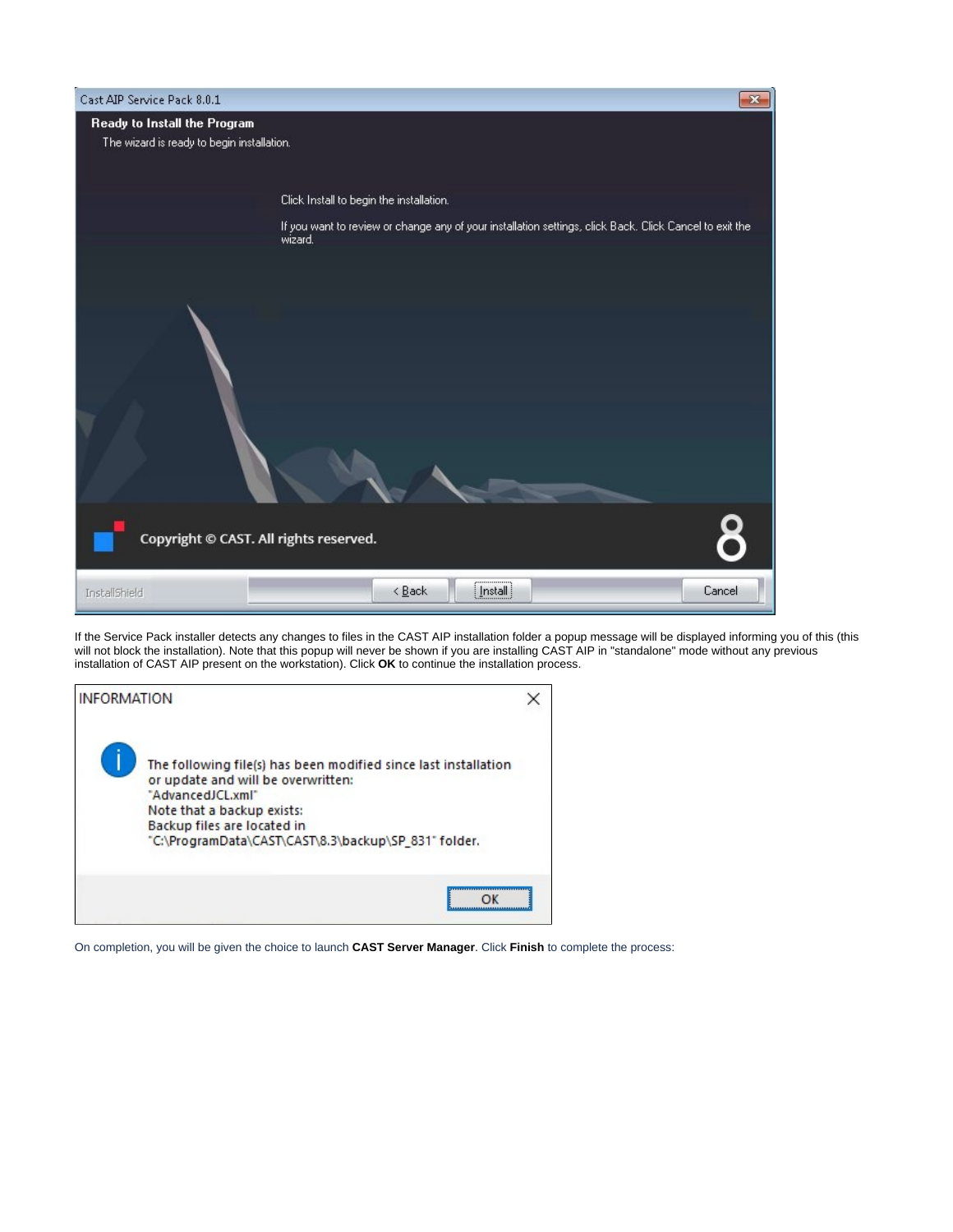| CAST 8.3.26                            |                               |        |                                                                                                   |
|----------------------------------------|-------------------------------|--------|---------------------------------------------------------------------------------------------------|
|                                        |                               |        |                                                                                                   |
|                                        |                               |        |                                                                                                   |
|                                        | InstallShield Wizard Complete |        |                                                                                                   |
|                                        |                               |        |                                                                                                   |
|                                        |                               |        | The InstallShield Wizard has successfully installed CAST 8.3.26. Click Finish to exit the wizard. |
|                                        |                               |        |                                                                                                   |
|                                        | Launch Server Manager<br>Ø    |        |                                                                                                   |
|                                        |                               |        |                                                                                                   |
|                                        |                               |        |                                                                                                   |
|                                        |                               |        |                                                                                                   |
|                                        |                               |        |                                                                                                   |
|                                        |                               |        |                                                                                                   |
|                                        |                               |        |                                                                                                   |
| Copyright @ CAST. All rights reserved. |                               |        |                                                                                                   |
|                                        |                               |        |                                                                                                   |
| InstallShield                          |                               | Finish |                                                                                                   |

The **Add or remove programs** option in Microsoft Windows will show the updated release number for AIP Core:

| Apps & features                                                                                              |                       |  |  |
|--------------------------------------------------------------------------------------------------------------|-----------------------|--|--|
| <b>Optional features</b>                                                                                     |                       |  |  |
| App execution aliases                                                                                        |                       |  |  |
| Search, sort and filter by drive. If you would like to uninstall or move an<br>app, select it from the list. |                       |  |  |
| CAST<br>×                                                                                                    |                       |  |  |
| Sort by: Name $\vee$<br>Filter by: All drives $\vee$                                                         |                       |  |  |
| 4 apps found                                                                                                 |                       |  |  |
| CAST 8.3.26                                                                                                  | 2.10 GB<br>24/07/2020 |  |  |

<span id="page-3-0"></span>⊙ When running the AIP Core setup in an upgrade scenario, the setup will **NOT** install the .NET Framework even if it is not present on the target server at all. In this scenario, it is the responsibility of the end-user to install the required .NET Framework.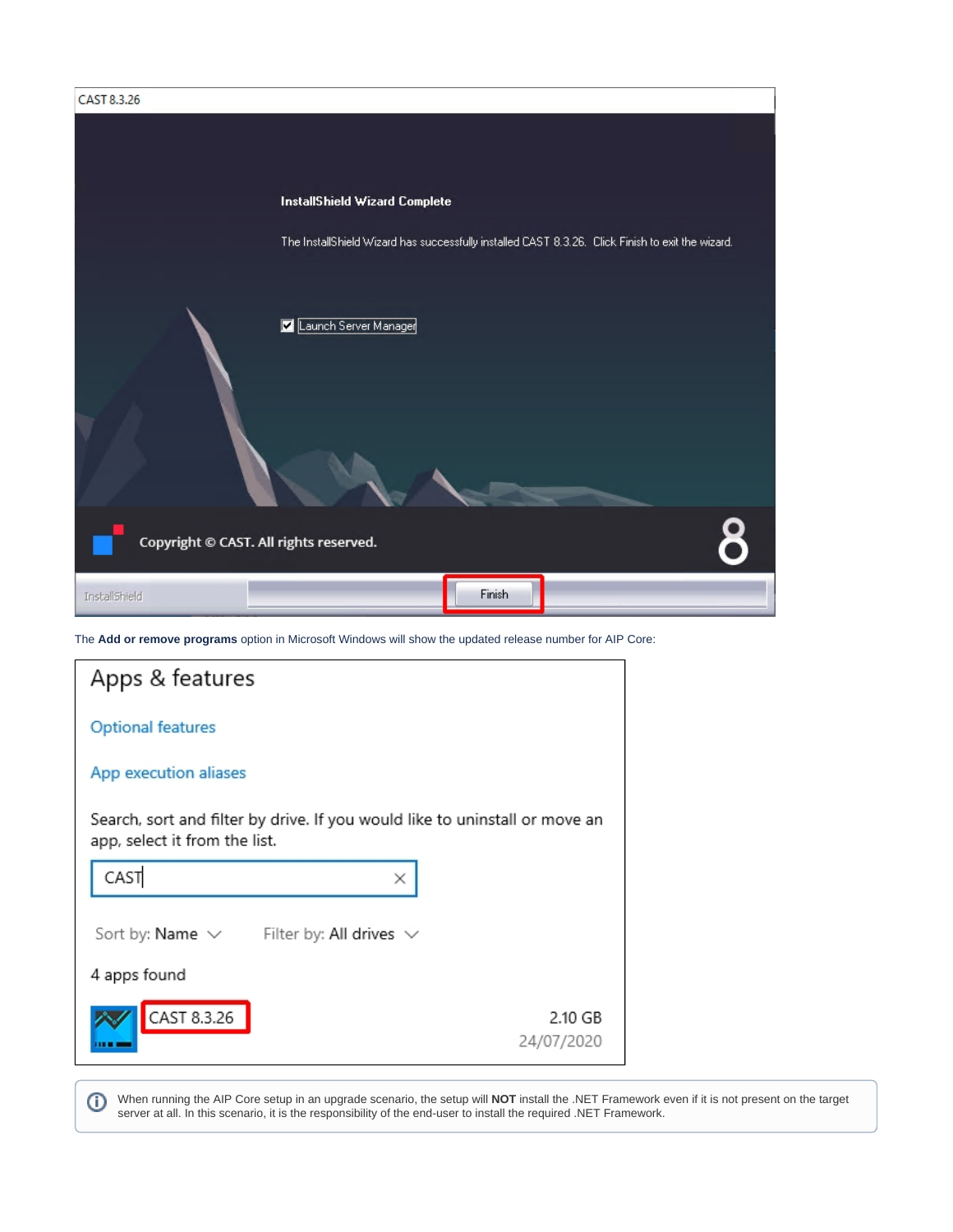#### Step 2 - Check the cast.ms.home property on each AIP Node

On **each AIP Node** where you have updated AIP Core, open the following file with a text editor:

%PROGRAMDATA%\CAST\AipConsole\AipNode\aip-node-app.properties Older releases: <installation\_folder>\AipNode\data\aip-node-app.properties

Locate the cast.ms.home property and ensure that the path points to your up-to-date installation of AIP Core. If you routinely install AIP Core in the default location, then there should be nothing to change:

```
# =============================
# CAST AIP Installation folder
# -----------------------------
cast.ms.home=C:/Program Files/CAST/8.3
```
Save the file if you made any changes.

#### <span id="page-4-0"></span>Step 3 - Restart AIP Node

Restart the **AIP Node** - re-run the start shortcut or restart the the Windows service.

### <span id="page-4-1"></span>Step 4 - Check new AIP Core release is registered in AIP Console

Browse to your AIP Console URL http://<server>:8081/ui/index.html, login to AIP Console with a user that has the **[ADMIN role](https://doc.castsoftware.com/display/AIPCONSOLEDRAFT/Administration+Center+-+Security+-+User+Roles)** and check that your **AIP Node(s)** are showing the correct release of AIP Core, in **[Administration Center - Nodes](https://doc.castsoftware.com/display/AIPCONSOLEDRAFT/Administration+Center+-+Nodes)**:

| <b>S</b> APPLICATIONS | <b>m</b> SECURITY                                                                 | $\left(\bigoplus$ nodes | GLOBAL CONFIGURATIONS | SYSTEM SETTINGS |
|-----------------------|-----------------------------------------------------------------------------------|-------------------------|-----------------------|-----------------|
| <b>NODES</b>          |                                                                                   |                         |                       | + ADD NODE      |
| U WIN10TEST<br>$\sim$ | AIP - 8.3.26                                                                      |                         | http://win10test:8082 | ≊ ∕             |
|                       | CSS server up - 192.168.200.104:2282<br>RAM 8.0 GiB - CPU 2.8 GHz - 24.7 GiB Free |                         |                       | 2 Applications  |

#### <span id="page-4-2"></span>Step 5 - Check schema version (optional)

If you want to check which schemas (and therefore which Applications) will require a **schema upgrade**, you can do so using **AIP Console** or using **CAST Server Manager** installed on the **AIP Node**:

#### <span id="page-4-3"></span>Using AIP Console

Browse to your **AIP Console URL** http://<server>:8081/ui/index.html, login to AIP Console with a user that has the **[ADMIN role](https://doc.castsoftware.com/display/AIPCONSOLE/Administration+Center+-+Security+-+User+Roles)** and switch to the **Admin Center**: